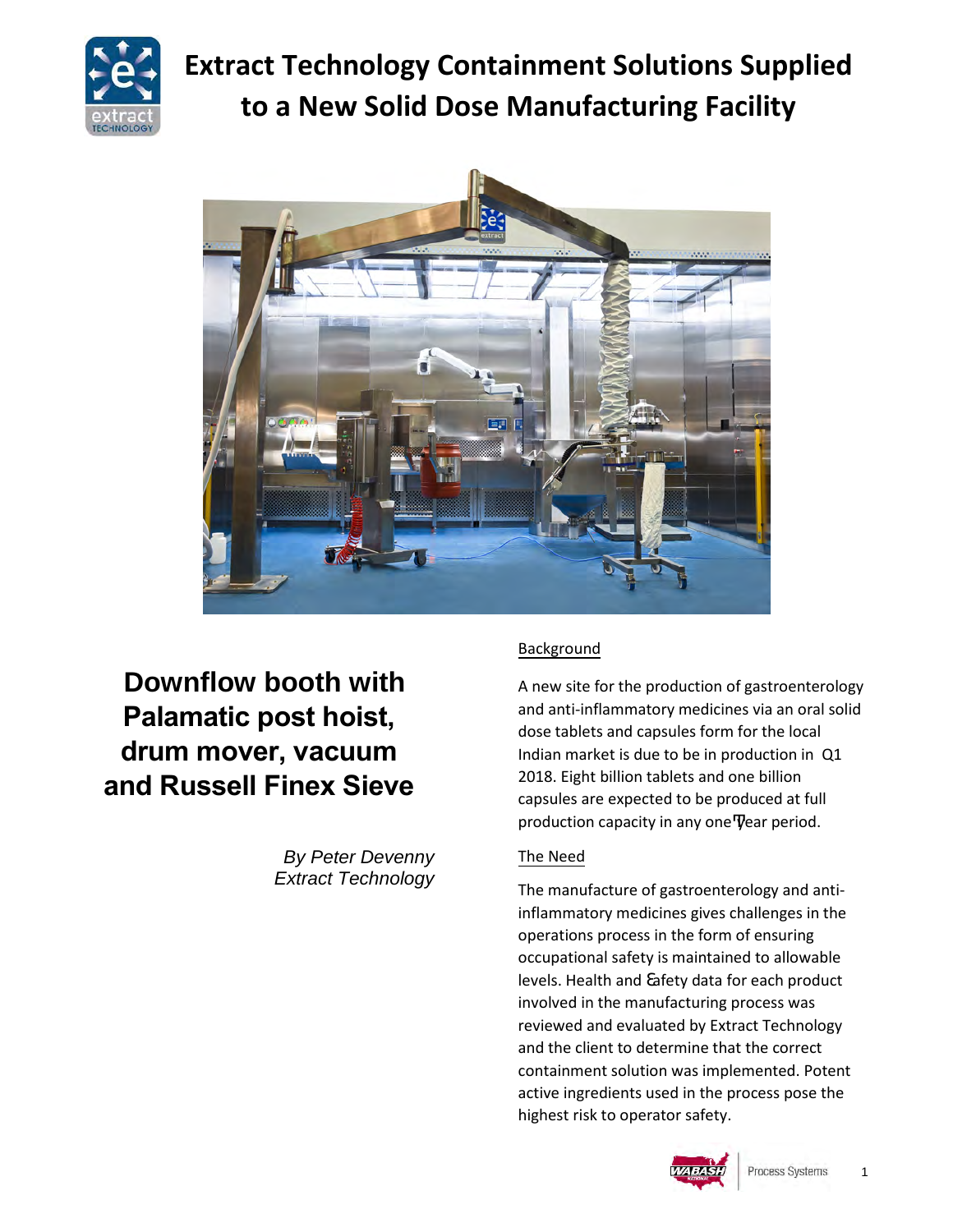

#### The Process

the goods-in warehouse.

The process was into elements: sampling, dispensing coating.

During sampling operations, the challenge was to safely handle varying compounds with OEL (Operator Exposure Level) of  $\langle 1 \mu g/m^3$  entering

The solution was to design an isolator consisting of an entry airlock, main chamber and exit airlock. The client s risk assessment deemed that the isolator design requirement should be  $\langle 1 \mu g/m^3 \rangle$ due to other factors such as product density, quantity handled and the task duration. The isolator was designed to handle products with high MIE values (minimum ignition energy).

Raw material sampling of product with OEL of  $<$ 100 $\mu$ g/m<sup>3</sup> were to be performed in two downflow booths. On instances when sampling of more potent products  $\left\langle \frac{10 \mu g}{m^3} \right\rangle$  is required, a 5 dimension rigid barrier screen will be included, providing an additional layer of safety to the operator s breathing zone. The customer provided their own conveyor line through the booth for safely sampling pallets of bulk excipients (sacks or FIBCs).

The dispensing operation had two challenges. The first was to allow safe weighing, dispensing

sieving of API (active pharmaceutical ingredient) into a mobile vessel. The second was to safely handle varying bulk ingredients that may carry a sensitizer, caustic or skin inflammation risk to the operator. The bulk ingredients were weighed and dispensed to a specific recipe via the clients recipe management system integrated into the downflow booth. They are then sieved , to remove foreign objects and oversize material, and then dispensed to an IBC or Polybottle.





The solution consisted of an isolator with a transfer airlock, main chamber with integrated weighing system and a rapid transfer port to achieve OEL of  $\langle 1 \mu g/m^3 \rangle$ . Furthermore a GEA high containment split butterfly valve was integrated into the base of the machine for safe transfer of API to the mobile vessel docked below. A static platform was included to raise the isolator allowing a mobile vessel to dock with a high containment split butterfly valve on the outlet of the isolator.

The first downflow booth incorporated sack lifters to assist with manual handling, a weighing bench,

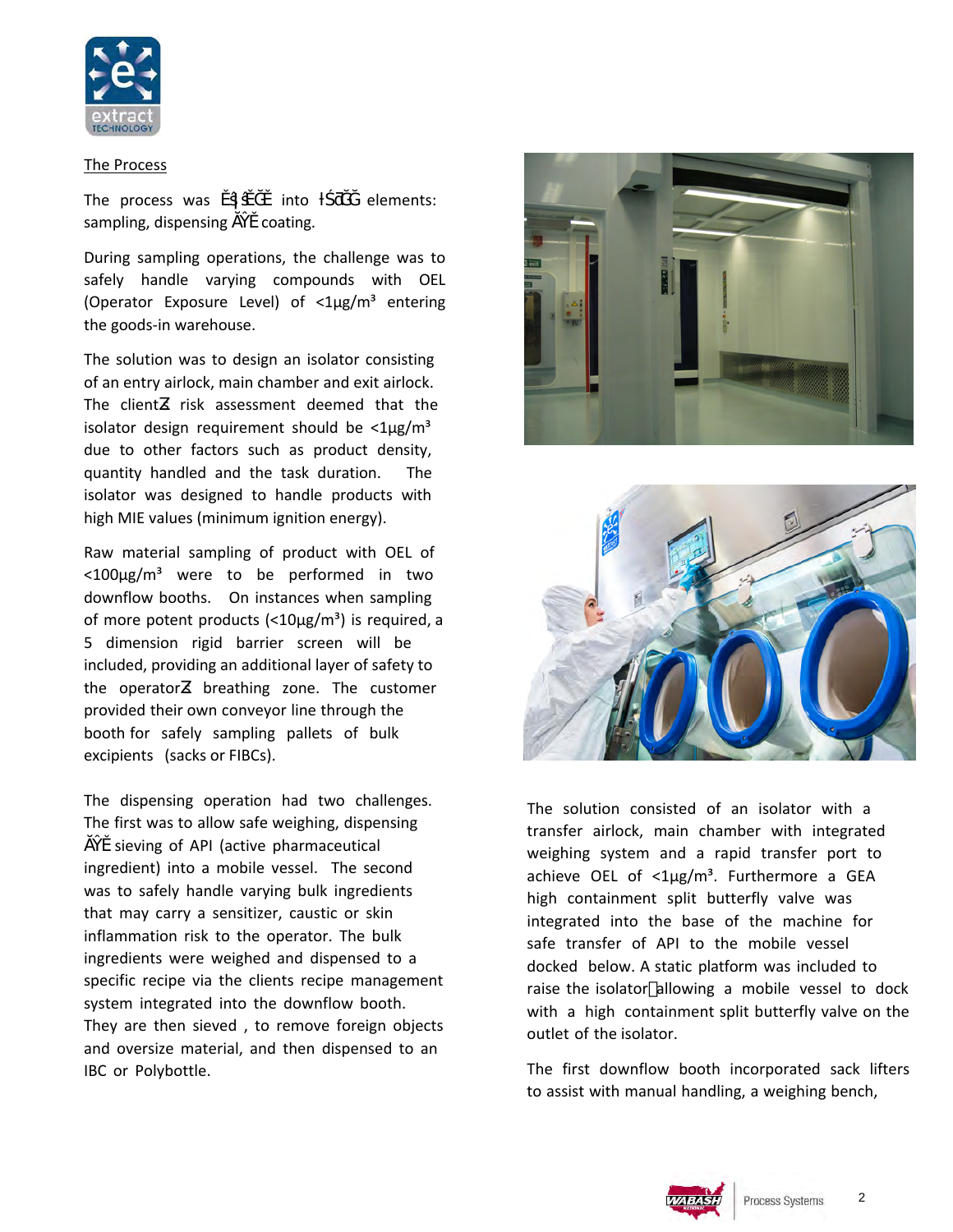

weighing hopper and a compact Russel Finex 400 sieve. The second downflow booth was similar but did not require hoists. Here the compact Russel Finex 400 sieve was used to discharge powders into a holybottle. Drum tipping devices were included in the downflow booth to allow partial sacks to be transferred to a lined drum and to tilt drums at angles to allow for easier dispensing.

By dispensing at an angle, the operator can avoid reaching deep into the drum thereby keeping his breathing zone a safe distance away from the powder.

## **Creating the right environment**

The challenge for the coating process was not only to provide operator protection, but to control the process so that the water soluble colo rant was kept local to the machine. No migration of the colo rant from the process was acceptable.

An isolator and 6 mobile mixing vessels were supplied to meet this requirement. This equipment was used for the solution preparation to film coat tablets with the water soluble colo rant. When the solution is mixed successfully the vessels are transferred to a bulk storage area or are transferred to a tablet coating machine. The isolator is used as a solution preparation area to feed the film coating process.

The isolator maintains a negative pressure regime to the surrounding environment to ensure all potential contamination is contained within the isolator to achieve an OEL of  $\langle 1 \mu g/m^3 \rangle$ .

The isolator is used as a solution preparation The isolator is supplied with a manual conveyor to transfer the pre-weighed dry powder bags. Bags are transferred into the isolator main chamber via the loading door. The transferred bags are opened inside the isolator and the powder is discharged into the mixing vessel below through a process valve in the isolator floor. The empty bags are disposed via the bag-out port located on the side of the isolator. The isolator includes a wash-in-place system controlled by the isolator PLC for cleaning after the process is complete.



#### Summary

u projects have now been delivered and installed by Extract Technology with final commissioning taking place in January 2018. The projects involved utilising Extract Technology's financial strength in that several pieces of process equipment were purchased and included so that the customer could purchase a turnkey system which included:

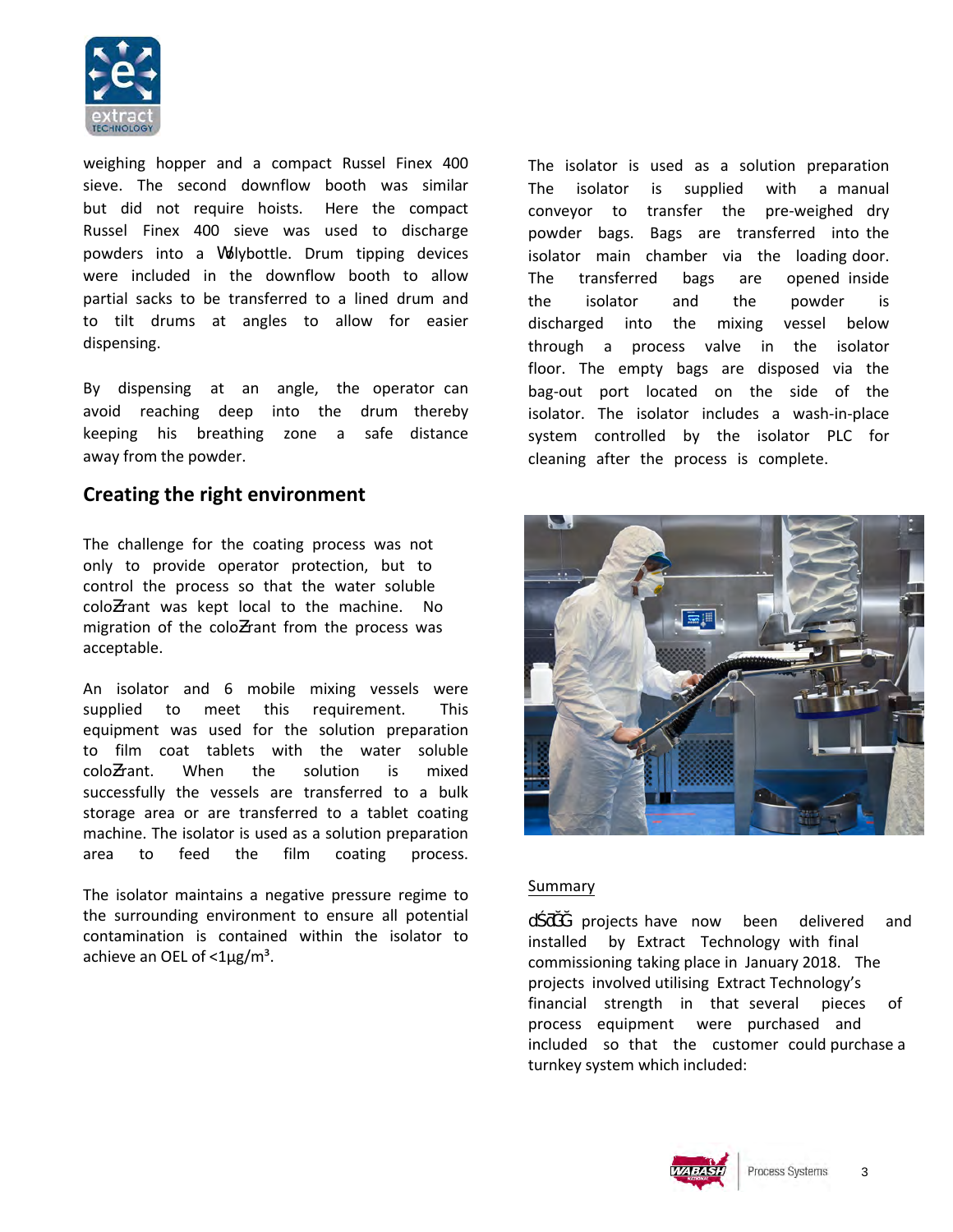

- Two sampling downflow booths with a DEL of  $\langle 1 \mu g/m^3$  over an 8hr TWA with opening for client supplied conveying lines and installation of fast acting doors.
- One custom 3 chamber sampling isolator with a DEL of  $<$ 1 $\mu$ g/m<sup>3</sup> over an 8 h r TWA.
- One custom 2 chamber dispensing isolator with a DEL of  $<$ 1µg/m<sup>3</sup> over an 8 h r TWA, with outlet to accept GEA high containment valve with extraction ring and compensating docking device for vessel connection.
- Two dispensary downflow booths with a DEL of <100 $\mu$ g/m<sup>3</sup>over an 8 h r TWA Integrated equipment provided:
	- o Drum tipper
	- o Palamatic sack drum lifters, mobile drum lifter
	- o Two Russel Finex Compact 400 sieve with
	- o ultrasonic de-blinding system
	- o Weighing hopper post hoist
	- o Sieve raise lower hoist
	- <sup>O</sup> Dispensary table and containment screen
- One sack ripping and tipping station with a DEL of  $\lt$ 500µg/m<sup>3</sup> over an 8 h r TWA with six 200L Gross Mobile Solution Preparation Vessels with agitators.



#### Conclusion

Extract Technology was selected in the client provid rompt service response times and ability to hold consignment spare parts stock. Also - xtract Technology provided numerous references for this scale of project.

Extract Technology partnered with Palamatic, Russel Finex GEA procure various quipment Extract Technology coordinated and provided a complete solution that involved live product testing with Russell Finex and various control and mechanical design integration meetings between each of the companies. The turnkey package was factory acceptance tested (FAT) at Extract Technology's Huddersfield England.